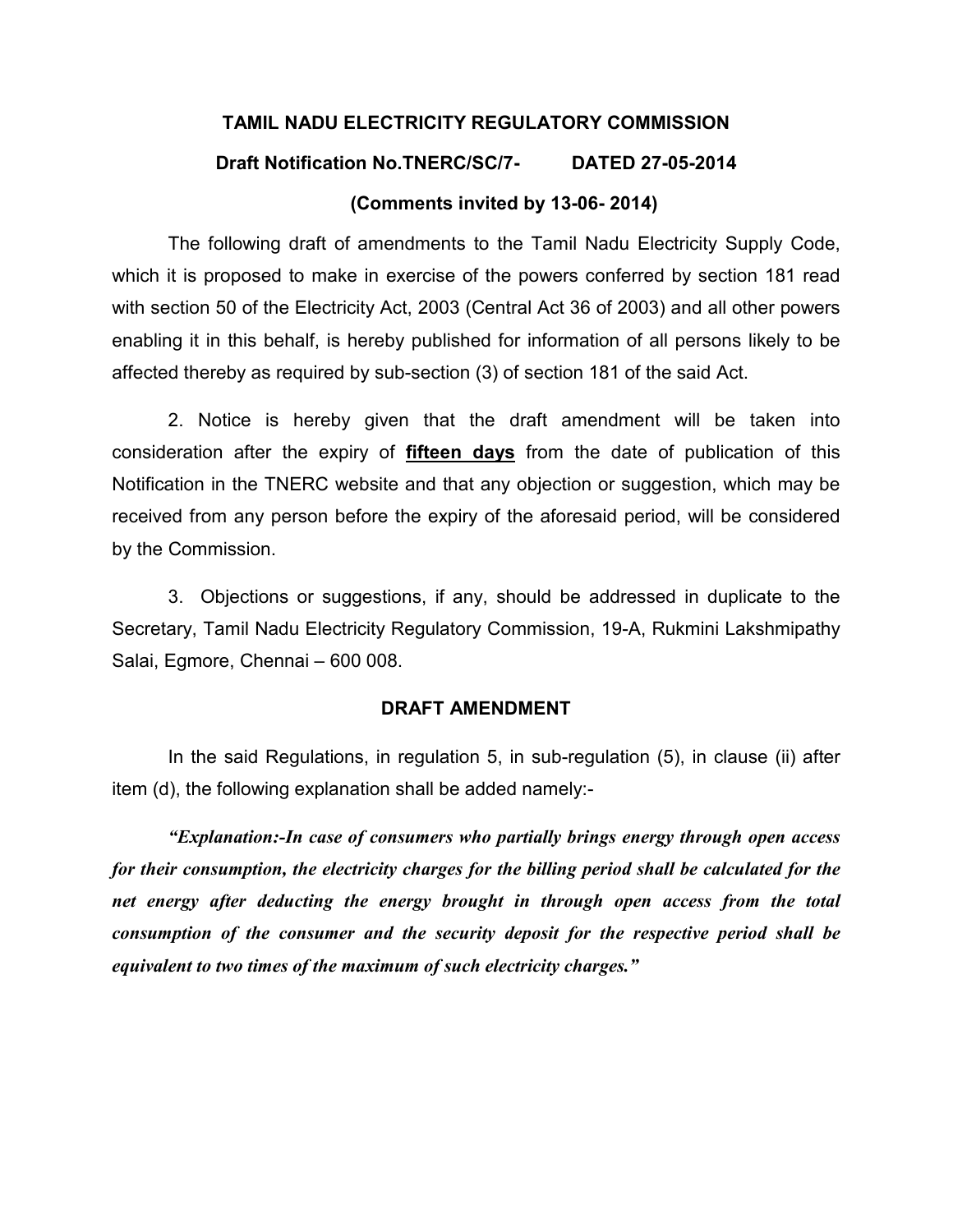/By Order of the Commission/

**Secretary, Executive Secretary, Secretary, Angle** Tamil Nadu Electricity Regulatory Commission.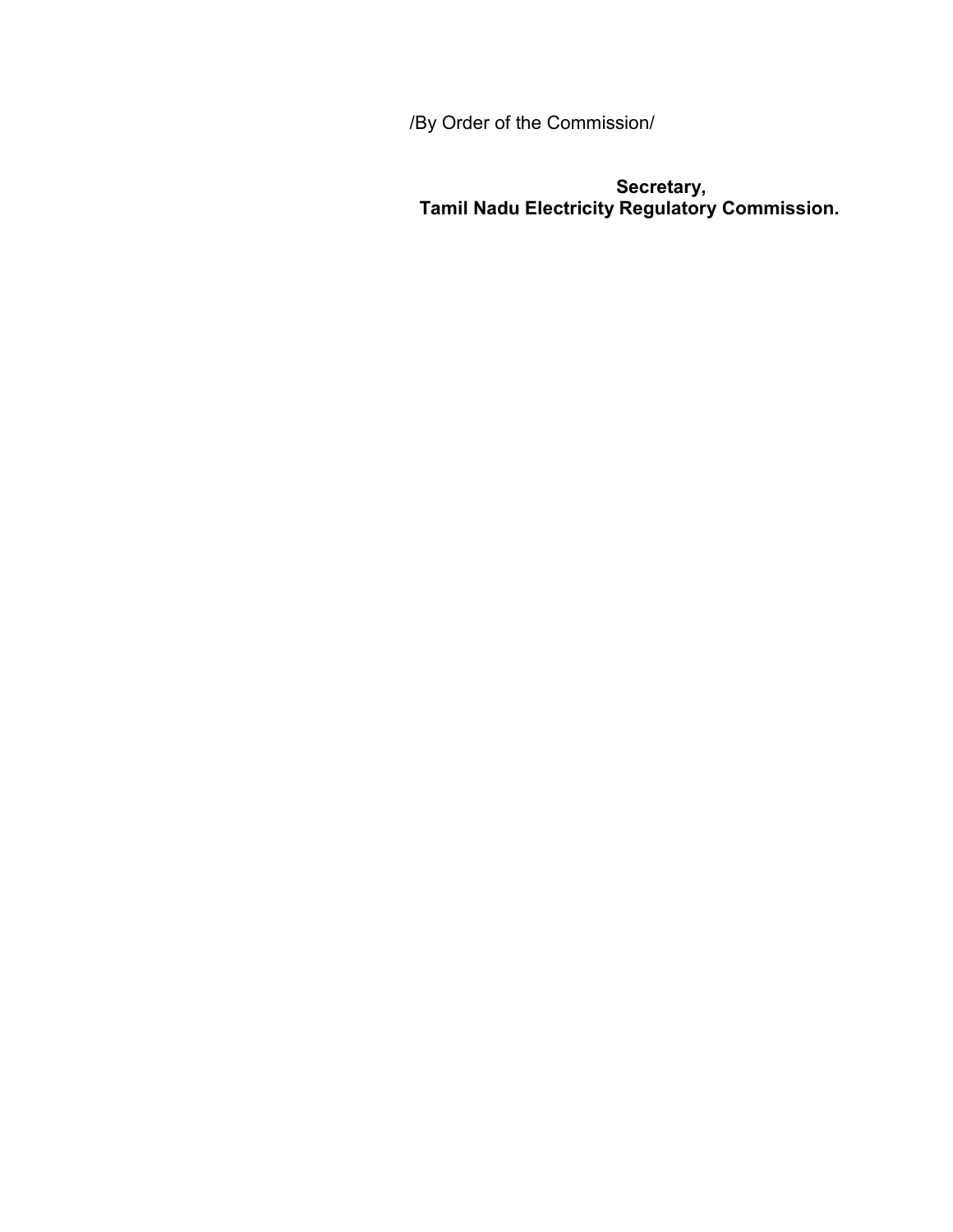#### EXPLANATORY STATEMENT

 An explanation to sub-regulation (5) of regulation 5 of the Tamil Nadu Electricity Supply Code, 2004 has been proposed to be appended to determine the Additional Security Deposit in regard to consumers who partially bring energy through open access and to make the Supply Code a comprehensive one relating to additional security deposit and also to retain the periodicity of billing as the basis for determining additional security deposit in all cases.

2.0 The amendment seeks to give effect to the above decision.

### . (S.GUNASEKARAN), Secretary.

| SI. | <b>Existing provision</b>         | <b>Provision as amended</b>                    |
|-----|-----------------------------------|------------------------------------------------|
| No. |                                   | (2)                                            |
| 1.  | 5(5) Additional Security Deposit: | 5(5) Additional Security Deposit:              |
|     | (i) xxxx                          | (i) xxxx                                       |
|     | (ii) xxxx                         | (ii) xxxx                                      |
|     | (a)xxxx                           | (a)xxxx                                        |
|     | $(b)$ xxxx                        | (b)xxxx                                        |
|     | $(c)$ xxxx                        | (c)xxxx                                        |
|     | $(d)$ xxxx                        | (d)xxxx                                        |
|     |                                   | "Explanation:- In case of consumers who        |
|     |                                   | partially brings energy through open access    |
|     |                                   | for their consumption, the electricity charges |
|     |                                   | for the billing period shall be calculated for |
|     |                                   | the net energy after deducting the energy      |
|     |                                   | brought in through open access from the        |
|     |                                   | total consumption of the consumer and the      |
|     |                                   | security deposit for the respective period     |
|     |                                   | shall be equivalent to two times of the        |
|     |                                   | maximum of such electricity charges."          |
|     |                                   |                                                |
|     |                                   |                                                |

## STATEMENT SHOWING THE EXISTING PROVISION AND THE PROVISION AFTER AMENDMENT